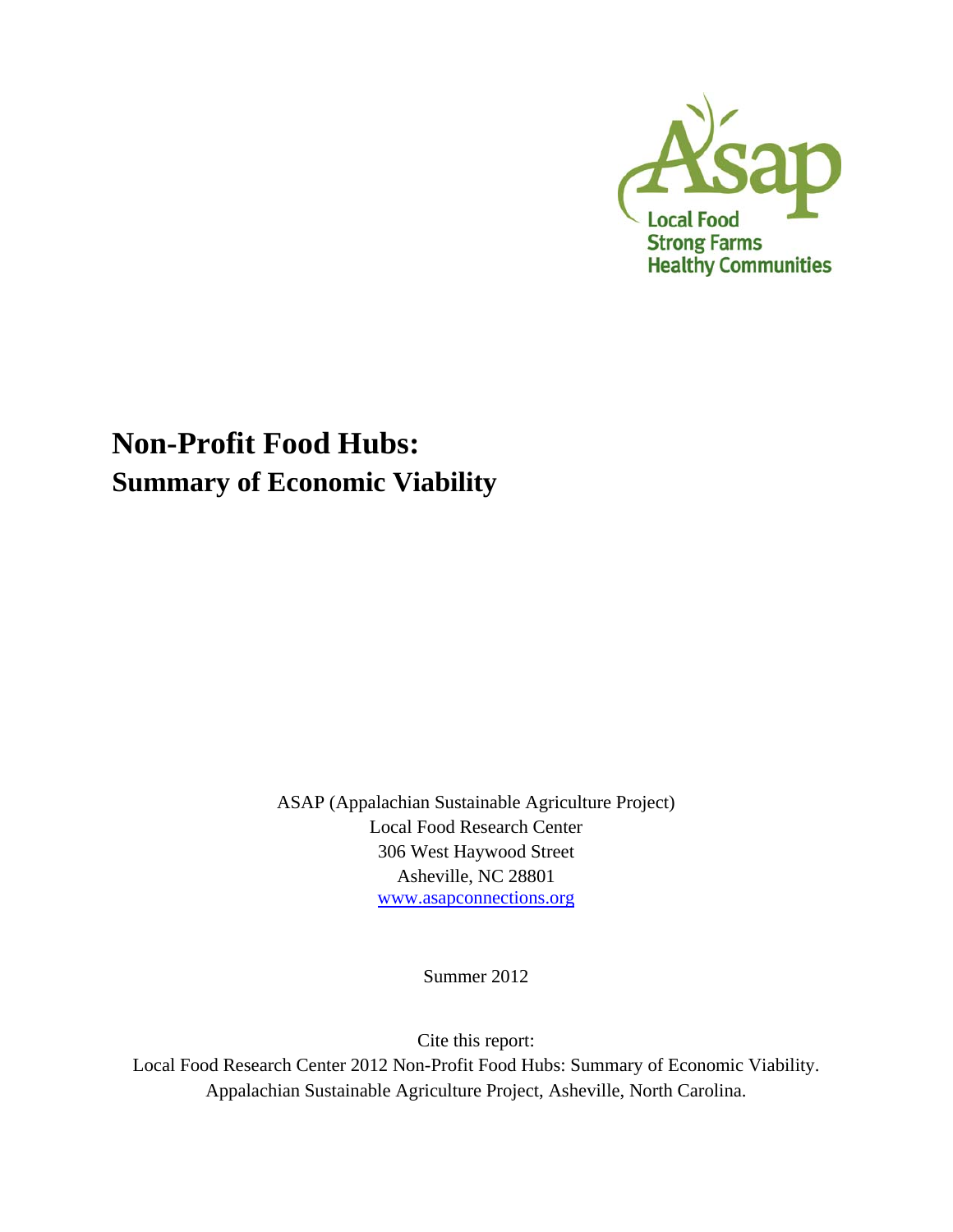As the market for locally grown food continues to grow, farmers, community-based organizations, and others are looking for ways to help smaller farms access larger, conventional market outlets and increase the distribution of locally grown food. Food hubs – food aggregation and distribution facilities – have emerged as a key strategy. In an effort to understand the opportunities and challenges offered by food hub models, ASAP conducted a review of studies conducted on the financial viability and sustainability of hubs operating as non-profits. This report summarizes the research.

## **Data That Have Been Compiled**

The only available quantitative compiled data on food hub viability were collected by the Regional Food Hub Collaboration (a partnership between the USDA Agricultural Marketing Service, The Wallace Center, National Good Food Network, National Association of Produce Market Managers, and the Project for Public Spaces). Reports from these data are expected to be released in 2012, but preliminary data have been made available through a series of webinars given primarily by Jim Barham (Jim Barham 2011; Fisk et al. 2011).

Out of 72 food hubs (non-profit, for-profit, and cooperative) across the country that received an invitation to fill out an online survey, 45 food hubs replied. Of those, 60% had been in operation for 5 years or less but 25% had been in operation for 15 years or more. While 60% of the food hubs received government funding to begin operations, 30% still receive some government funding.

In follow-up interviews with 20 more or less "established" food hubs, half of those hubs (10) reported that they were covering operating costs without external support. Seven of the remaining 10 food hubs projected that they would be able to cover costs without external support within the next 1 to 3 years.

## **Anecdotal Data**

The remainder of data that exists on food hub viability is anecdotal and exists in the form of case studies where food hub participants have been interviewed about their operation. Six non-profit food hubs were the subject of case studies that documented financial performance; five of them report that they currently rely on external financial support, while one (the Growers Collaborative) was in 2007 reportedly self-sustaining. They range in age from 16 years (Red Tomato) to 3 years (The Local Food Hub). In case studies, three of the food hubs reported that they expected to break even in a few years, while one did not expect to end its reliance on external financial support and two did not address whether the organization would be able to break even.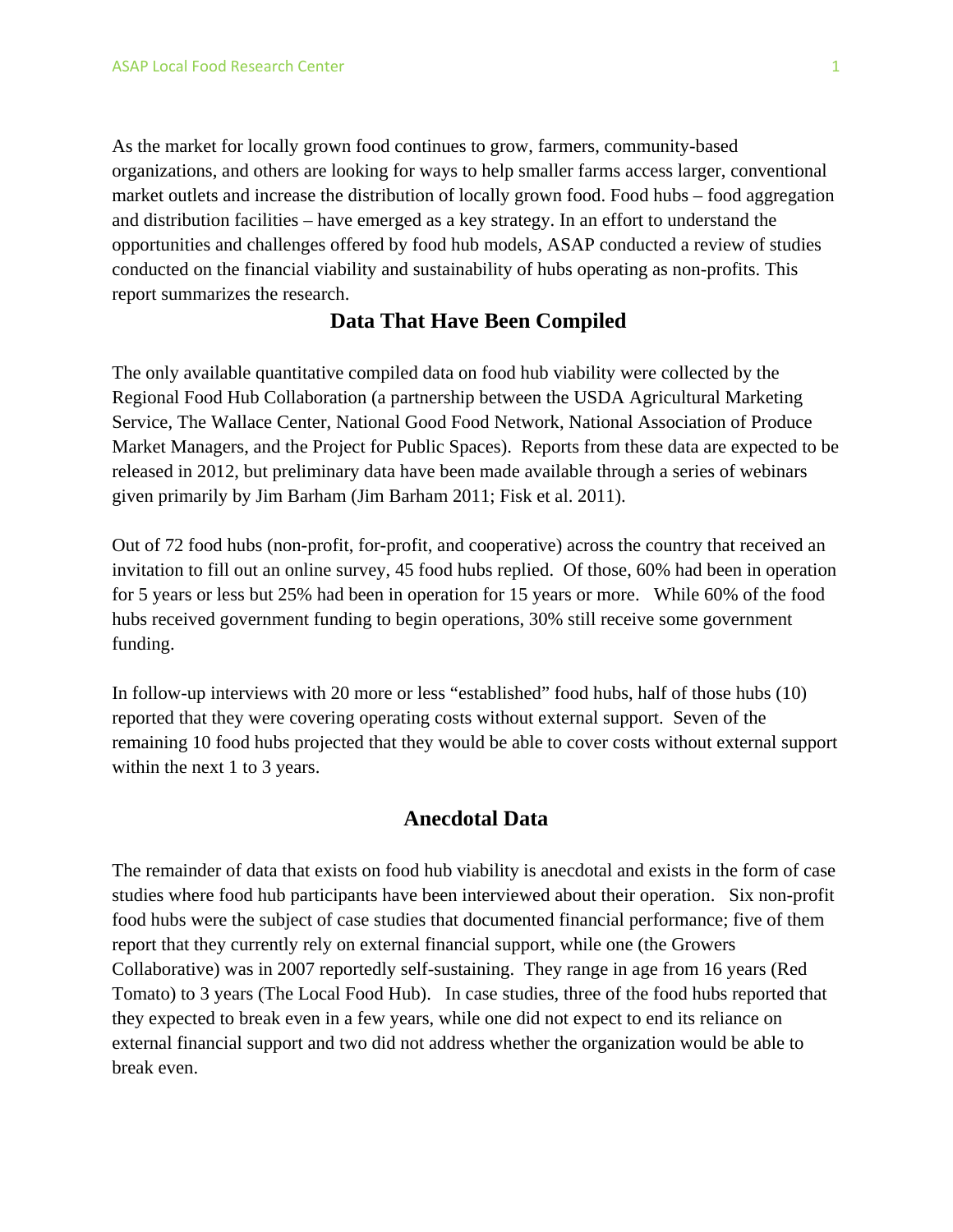Four of these six organizations utilize a very typical food hub structure: they own or lease a central facility, usually a warehouse, where food can be held in cold storage. Products are aggregated at the food hub either in farmers' vehicles or vehicles owned by the food hub, and are distributed to wholesale accounts in a vehicle that is owned or leased by the food hub. **The Local Food Hub, Appalachian Harvest Network, CNY Bounty**, and the **Intervale Food Hub** fit this pattern.

Interestingly, two of the profiled food hubs have moved out of the business of distributing food and have focused instead on product marketing and branding. **Red Tomato**, the longest-running food hub profiled, invested in physical infrastructure at its inception in the late 1990s. After four years, its leaders decided that the physical infrastructure was too great an expense and that it could do better work by focusing on marketing and "logistical orchestration" of carefully branded items. Similarly, the **Growers Collaborative** dismantled its produce distribution business in 2010 because it was unable to compete with mainstream distributors. Instead, the Growers Collaborative turned its focus exclusively to marketing, farmer training and promotion of its regional brand.

When existing food hubs identify their barriers and challenges, all mention a lack of capital (Broache et al. 2011; Davis and Desai 2007; Day-Farnsworth et al. 2009; Jablonski, Perezburgos, and Gómez 2011; Schmidt et al. 2011; Melone et al. 2010; Shuman, Barron, and Wasserman 2009; Snodgrass 2011; Stevenson 2009). Other challenges include identifying, recruiting and training growers to meet demand (Melone et al. 2010; Shuman et al. 2009) and efficient information management (Melone et al. 2010; Shuman et al. 2009).

#### **Red Tomato (Canton, MA)**

- Established 1996
- Staff: 5 full-time (two co-directors, logistics manager, development director, development assistant)
- In 2007 trading income (from marketing and logistics services) accounted for 40% of the overall budget
- The remainder of income came from consulting fees and grants and gifts
- In the future the organization hopes to increase trading income to 50% of the operating budget with the remaining 50% coming primarily from gifts from individual donors, which it is focusing its development on
- Sources: Davis and Desai 2007, Stevenson 2009

In 1999 Red Tomato purchased trucks, docks and coolers and began distributing produce primarily in the Boston area. But in 2003, the physical infrastructure was abandoned and Red Tomato focused its activities on marketing and "logistical orchestration." They now see their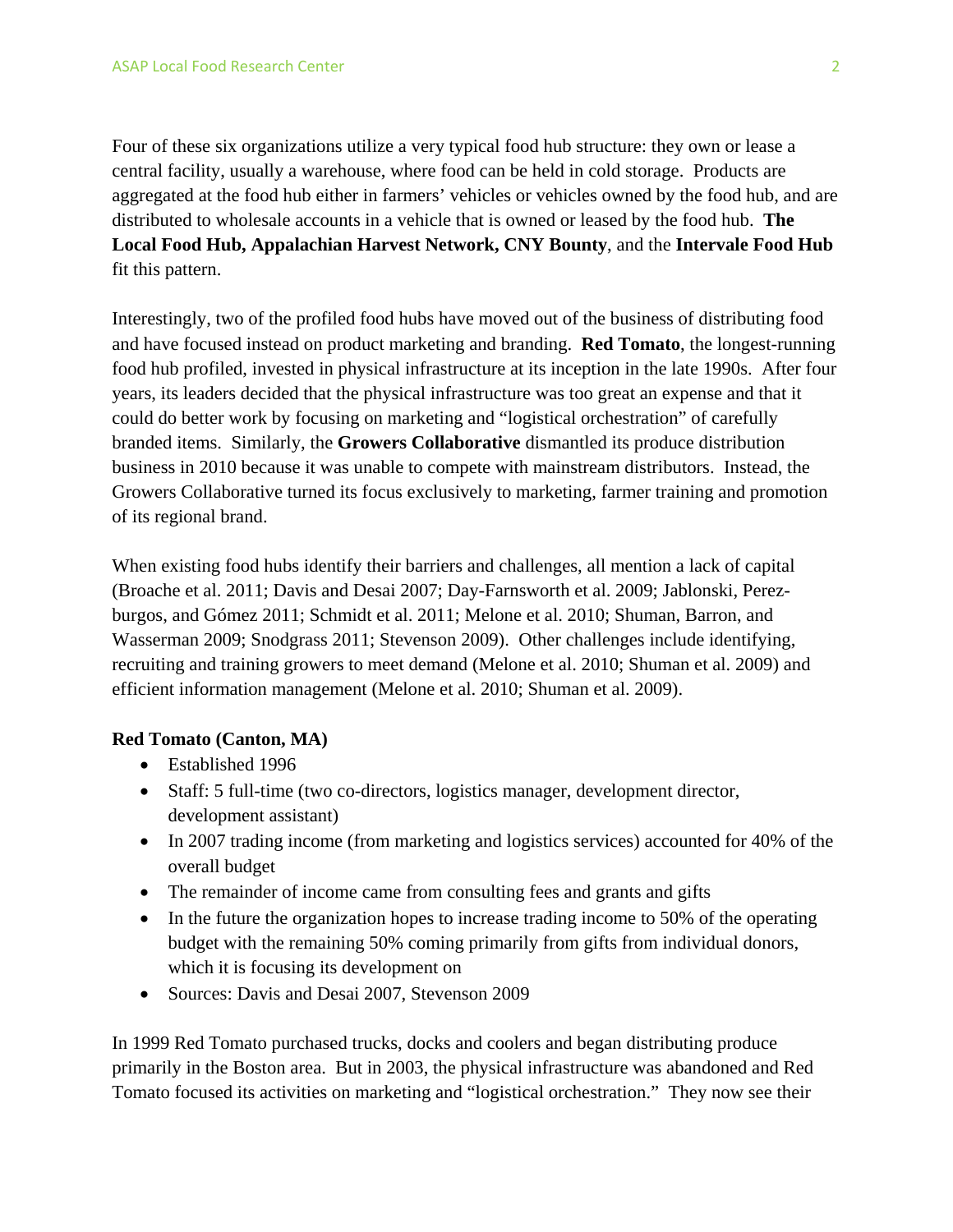niche as a "food de-commodifier" (Stevenson 2009), adding value to food by conveying information about its story, quality, and ethical/environmental responsibility. Because the Red Tomato brand does not depend solely on identification through regional origins, they also source products from the Southeast and abroad: "Red Tomato holds the belief that 'local allegiance in a global marketplace is illogical (when profitability is the main standard)'. Accordingly, Red Tomato seeks out relationships with farmers outside city and state political boundaries to extend seasonal and product availability" (Davis and Desai 2007).

It is interesting to note that Red Tomato is very particular about the farmers that it will work with. They prefer to work with farmers that serve primarily wholesale markets (as opposed to those who sell much of their produce through direct markets or CSAs) because those farmers have a "wholesale mentality" (Davis and Desai 2007). Farmers that work with Red Tomato must do their own packing and much of the distribution, so they need to have significant infrastructure of their own. All of Red Tomato's growers have the capacity to maintain post-harvest cold chains, and growers must have refrigerated transportation for their products (Stevenson 2009).

#### **Appalachian Harvest Network (Abingdon, VA)**

- Established 2000
- Staff: 3 full-time
- In 2007 (the most recent data available), grant funding represented about 25% of net income
- Has not reached the breakeven point yet; had hoped to break even in 2011
- Source: Shuman, Barron and Wasserman 2009

#### **Growers Collaborative (Davis, CA)**

- Established 2005
- Staff: unclear
- In 2007 was reported to be financially self-sustaining
- After four years of operating as a distributor (growers were responsible for packing), in 2010 the collaborative moved toward a private-nonprofit partnership structure in order to focus on aggregation and branding, and to orchestrate physical distribution by pairing with mainline distributors
- In its new incarnation the Growers Collaborative is responsible for packing (so that all producers' goods are identically packaged and bear the Growers Collaborative brand) and sells to mainline distributors
- The organization found that it was not possible to compete economically with larger produce distributors. According to Local Food Systems manager Bob Corshen, "as a small produce distributor it was a constant struggle to meet the needs of our customer base and maintain revenue that would cover our operating costs" (Corshen 2010)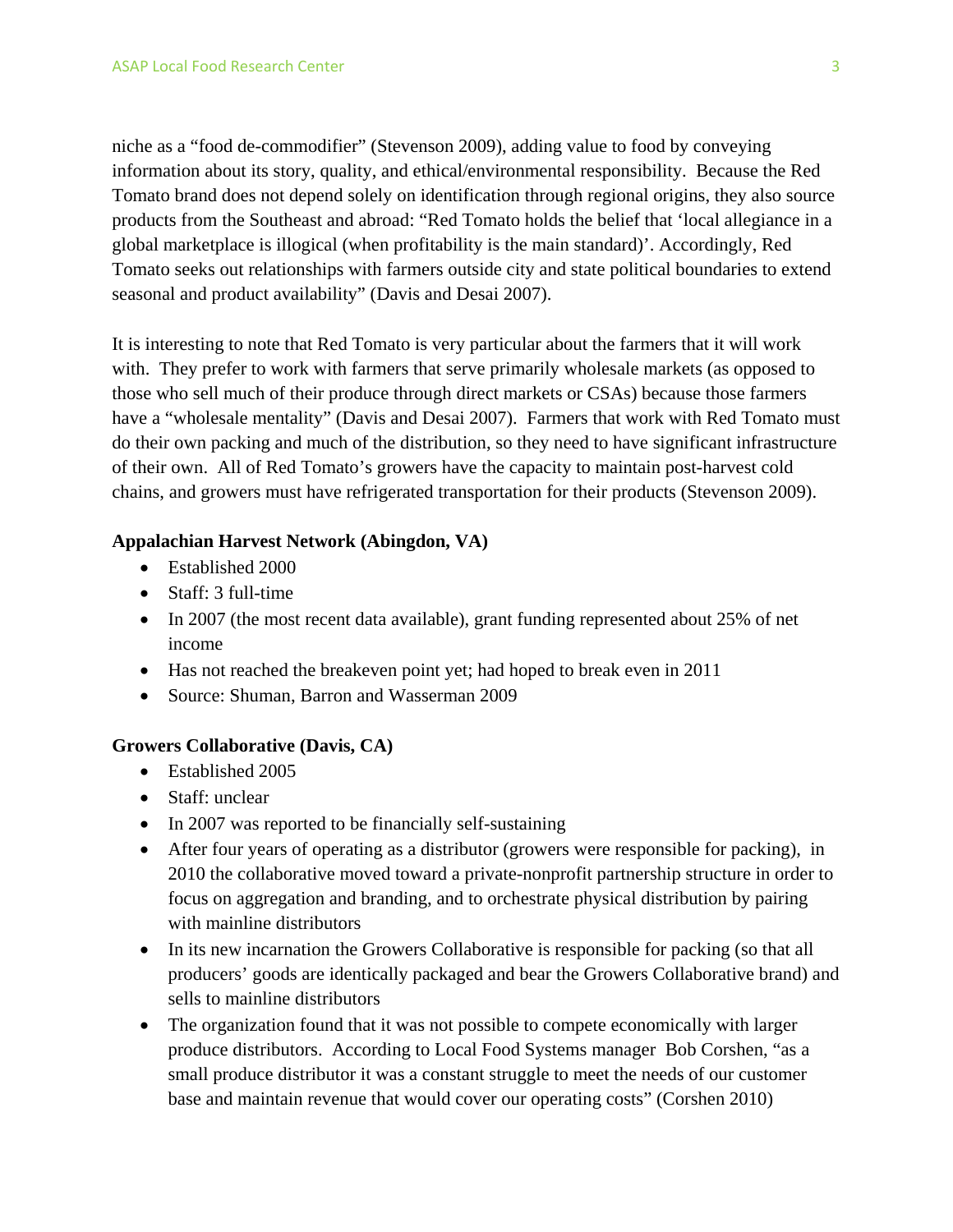Sources: Davis and Desai 2007, Day-Farnsworth et al. 2009, Corshen 2010

#### **CNY Bounty (Syracuse, NY)**

- Established 2007
- Staff: unclear
- Operated as a project of Cornell Cooperative Extension until January 2011, when it was transformed into a separate non-profit organization
- Continues to be supported by grant funding; lack of economic sustainability is attributed to the low-income farmers and particular logistical challenges, such as working with Amish farmers, that the organization works with
- Source: Jablonski et al. 2011

#### **The Intervale Food Hub (Chittenden County, VT)**

- Established collaborative CSA in 2008; Began selling to wholesale accounts in 2010
- Staff: 2 full-time (business manager/coordinator, CSA coordinator), 1 part-time (packing and distribution manager)
- Infrastructure includes warehouse space, walk-in cooler and delivery van
- Project was projected to break even in 2012
- Source: Schmidt et al. 2011

#### **Local Food Hub (Charlottesville, VA)**

- Established 2009
- Operates a warehouse (3000 sqft cooler space, 200 sqft freezer space) and one 16-ft refrigerated truck that it uses to make deliveries
- \$3million umbrella liability policy which covers their farmers
- Use of the warehouse received as an in-kind donation
- Staff: 4 full-time (Executive Director, Warehouse Manager, Development Director, driver), 1 part-time (grant writer), variable amount of volunteers (up to 100 total)
- In 2011 external support was estimated to make up about 70-75% of the total budget
- Expected to break even in 2015
- Sources: Broache et al. 2011, Snodgrass 2011

# **References**

Barham, Jim. 2011. "Regional Food Hubs: Understanding the Scope and Scale of Food Hub Operations. Preliminary Findings from a National Survey of Regional Food Hubs."